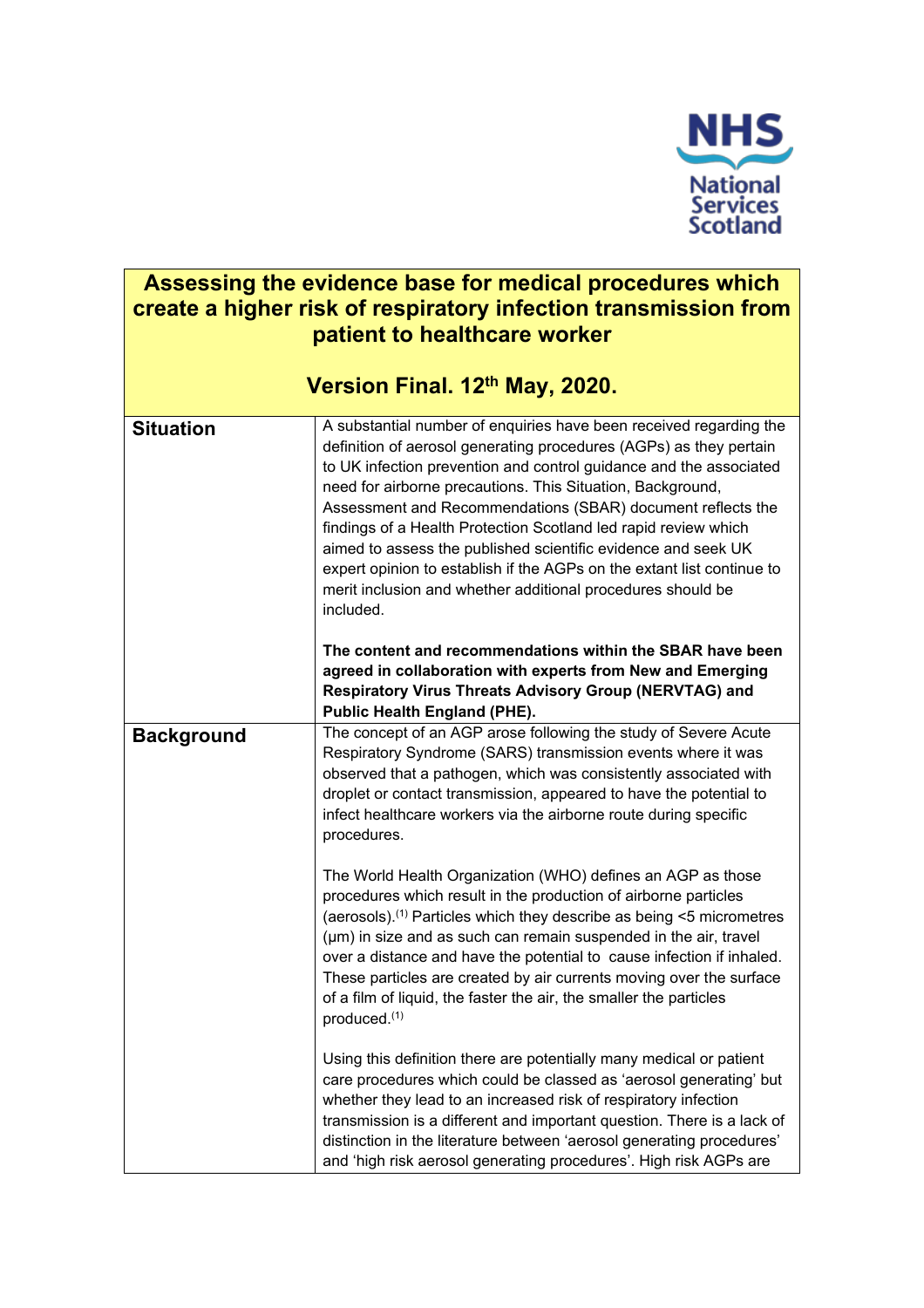| theorised to pose a significantly greater transmission risk of patient-                                                                                                                                                                                                                                                                                                                                                                                                                                                                                                                                                                                                                                                                                                                                                                                                      |
|------------------------------------------------------------------------------------------------------------------------------------------------------------------------------------------------------------------------------------------------------------------------------------------------------------------------------------------------------------------------------------------------------------------------------------------------------------------------------------------------------------------------------------------------------------------------------------------------------------------------------------------------------------------------------------------------------------------------------------------------------------------------------------------------------------------------------------------------------------------------------|
| to-healthcare worker infection and require use of airborne                                                                                                                                                                                                                                                                                                                                                                                                                                                                                                                                                                                                                                                                                                                                                                                                                   |
| transmission precautions.                                                                                                                                                                                                                                                                                                                                                                                                                                                                                                                                                                                                                                                                                                                                                                                                                                                    |
|                                                                                                                                                                                                                                                                                                                                                                                                                                                                                                                                                                                                                                                                                                                                                                                                                                                                              |
| In the WHO 2014 guidance, AGPs are referred to as "any medical<br>and patient care procedure that results in the production of airborne<br>particles (aerosols)". <sup>(1)</sup> On discussion of procedures listed as AGPs,<br>this definition is frequently cited, however, if taken out of this context,<br>it can be misinterpreted to suggest that all procedures or activities<br>which create any level of aerosol require enhanced (airborne)<br>infection control precautions. The frequently cited AGP definition lies<br>within the WHO document section entitled 'high-risk aerosol-<br>generating procedures' where the guidance specifically defines<br>AGPs, in the context of the procedure i.e. "medical procedures that<br>have been reported to be aerosol-generating and consistently<br>associated with an increased risk of pathogen transmission".(1) |
| The published literature and expert opinion support the concept that<br>any procedure or activity which causes bodily liquids to be expelled<br>into the environment will lead to a range of differently sized airborne<br>droplets and aerosols. Coughing, sneezing and even breathing will<br>generate aerosols. However, what must be determined is which<br>procedures, demonstrated through evidence, generate a significantly<br>high number of respirable aerosols/droplets; and are associated with<br>a higher incidence of healthcare worker acute respiratory infection.                                                                                                                                                                                                                                                                                          |
| A rapid evidence appraisal was conducted to assess the risk of                                                                                                                                                                                                                                                                                                                                                                                                                                                                                                                                                                                                                                                                                                                                                                                                               |
| patient to healthcare worker infection transmission associated with a<br>wide range of potential AGPs. Studies of clinical procedures were<br>assessed for their association with historical transmission events<br>and generation of aerosols/environmental contamination. The<br>following search was conducted within academic databases.                                                                                                                                                                                                                                                                                                                                                                                                                                                                                                                                 |
| 1. aerosol generating procedure.tw                                                                                                                                                                                                                                                                                                                                                                                                                                                                                                                                                                                                                                                                                                                                                                                                                                           |
| 2. aerosol generating procedure*.mp                                                                                                                                                                                                                                                                                                                                                                                                                                                                                                                                                                                                                                                                                                                                                                                                                                          |
| 3. (aerosol adj3 procedure).mp                                                                                                                                                                                                                                                                                                                                                                                                                                                                                                                                                                                                                                                                                                                                                                                                                                               |
| 4. (aerosol or airborne).mp                                                                                                                                                                                                                                                                                                                                                                                                                                                                                                                                                                                                                                                                                                                                                                                                                                                  |
| 5. Airborne infection.mp                                                                                                                                                                                                                                                                                                                                                                                                                                                                                                                                                                                                                                                                                                                                                                                                                                                     |
| 6. Aerosol*.mp                                                                                                                                                                                                                                                                                                                                                                                                                                                                                                                                                                                                                                                                                                                                                                                                                                                               |
| 7. Occupational exposure.mp                                                                                                                                                                                                                                                                                                                                                                                                                                                                                                                                                                                                                                                                                                                                                                                                                                                  |
| 8. Infectious disease transmission.mp                                                                                                                                                                                                                                                                                                                                                                                                                                                                                                                                                                                                                                                                                                                                                                                                                                        |
| 9. Infection control.mp                                                                                                                                                                                                                                                                                                                                                                                                                                                                                                                                                                                                                                                                                                                                                                                                                                                      |
| 10. Infection control, dental.mp                                                                                                                                                                                                                                                                                                                                                                                                                                                                                                                                                                                                                                                                                                                                                                                                                                             |
|                                                                                                                                                                                                                                                                                                                                                                                                                                                                                                                                                                                                                                                                                                                                                                                                                                                                              |
| 11. exp cross infection/                                                                                                                                                                                                                                                                                                                                                                                                                                                                                                                                                                                                                                                                                                                                                                                                                                                     |
|                                                                                                                                                                                                                                                                                                                                                                                                                                                                                                                                                                                                                                                                                                                                                                                                                                                                              |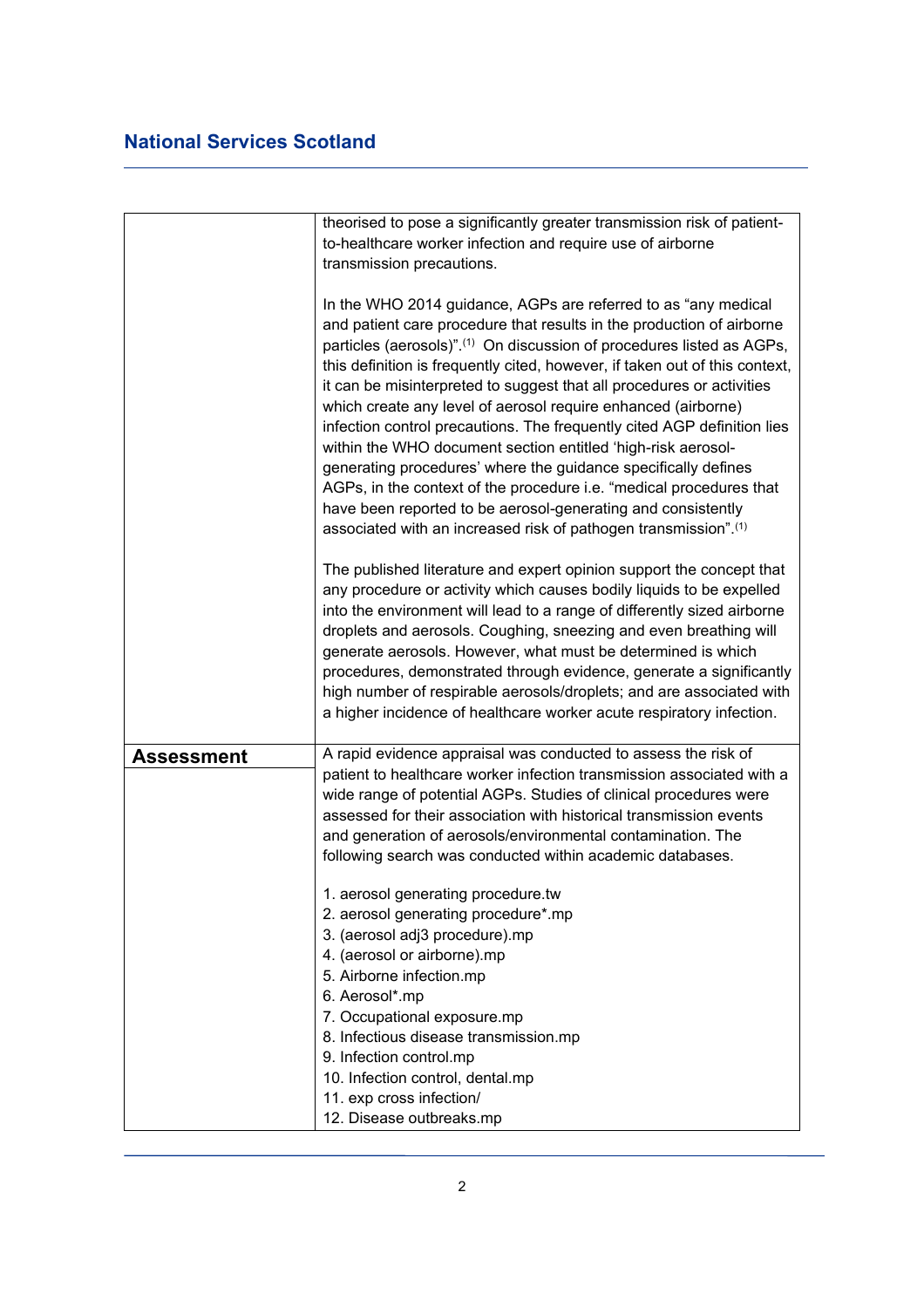|           | 13. Disease transmission.mp                                                                    |
|-----------|------------------------------------------------------------------------------------------------|
|           | 14. 1 or 2 or 3 or 4 or 5 or 6                                                                 |
|           | 15. 7 or 8 or 9 or 10 or 11 or 12 or 13                                                        |
|           | 16.14 and 15                                                                                   |
|           | 17. limit 16 to English language                                                               |
|           | 18. limit 17 to human                                                                          |
|           | 19. limit 18 to humans                                                                         |
|           | 20. limit 19 to yr="2000 - Current"                                                            |
|           | Over 5000 results were screened with 367 relevant articles rapidly                             |
|           | assessed. Please see Supplementary Document 1.                                                 |
|           | The WHO (2014) states that there is only consistent evidence                                   |
|           | of an increased risk of aerosol transmission for the following                                 |
|           | procedures: tracheal intubation, tracheotomy procedures, non-                                  |
|           | invasive ventilation, and manual ventilation before intubation. <sup>(1)</sup>                 |
|           | This was reflected in the findings of this rapid review which,                                 |
|           | based on the assessed studies, identified weak evidence for                                    |
|           | an increased risk of respiratory infection transmission                                        |
|           | associated with the following procedures:                                                      |
|           | open suctioning of the respiratory tract of mechanically                                       |
|           | ventilated patients (2-7)                                                                      |
| $\bullet$ | dental procedures using high speed devices such as                                             |
|           | ultrasonic scalers and drills $(8-12)$                                                         |
|           | high speed cutting in surgery/post mortem procedures <sup>1</sup>                              |
|           | $(13-16)$                                                                                      |
|           | manual ventilation (4,6,17)                                                                    |
| $\bullet$ | non-invasive ventilation (4,18-20)                                                             |
|           | performing a tracheotomy (4)                                                                   |
|           | performing tracheal intubation (2,4-7,20)                                                      |
|           |                                                                                                |
|           | No evidence of appropriate quality or strength was identified for the<br>following procedures: |
|           |                                                                                                |
|           | High frequency oscillating ventilation* (4, 20)                                                |
|           | Bronchoscopy* (4,18,19,26,27)                                                                  |
|           | Induction of sputum (associated with nebulisation of                                           |
|           | hypertonic saline)*                                                                            |
|           | Tracheotomy removal*                                                                           |
|           | High flow nasal oxygen therapy** (23, 24)                                                      |

<sup>1</sup> In relation to increased **respiratory** infection transmission risk this refers to surgical procedures involving the respiratory tract or paranasal sinuses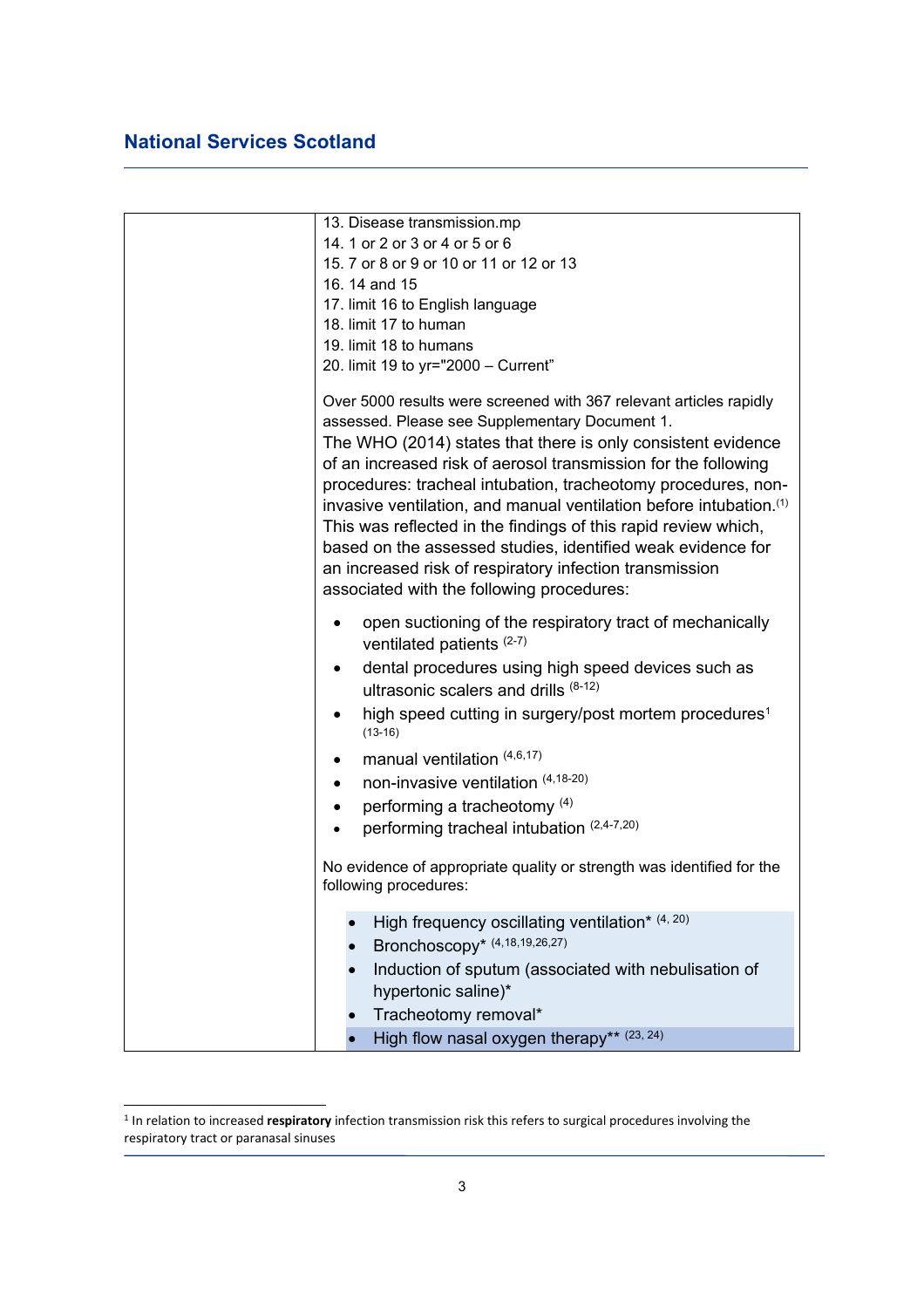| $\bullet$ | Administration of nebulised saline, medication or drugs<br>(4,7,18,19) |
|-----------|------------------------------------------------------------------------|
|           | • Chest compressions $(4,6)$                                           |
|           | • Chest physiotherapy $(2,4,18,21,22)$                                 |
| $\bullet$ | Defibrillation (4,6)                                                   |
|           | • Administration of oxygen therapy $(4,18,25)$                         |
|           | • Abdominal suctioning                                                 |
|           | • Airway Suctioning of newborn infants                                 |
| $\bullet$ | Amputation with open arterial surgery                                  |
|           | • Bone drilling                                                        |
| $\bullet$ | Chest drains with activate air leak (pneumothorax or                   |
|           | following cardiothoracic surgery)                                      |
|           | Colonography                                                           |
|           | Dental procedures not involving high speed devices,                    |
|           | e.g. scaling by hand                                                   |
| $\bullet$ | Diathermy (smoke generated)                                            |
| $\bullet$ | Harvesting split thickness skin grafts                                 |
| $\bullet$ | Heavy exhalation during labour                                         |
| $\bullet$ | Hydro surgical debridement                                             |
| $\bullet$ | Inhalation sedation, Entonox use or other inhaled gases                |
|           | (not nebulised)                                                        |
| $\bullet$ | Irrigation during surgery                                              |
| $\bullet$ | Laparoscopy/Laparotomy                                                 |
|           | Laryngectomy care including surgical voice restoration                 |
|           | (stoma inspection; voice prosthesis changes)                           |
|           | • Lower GI endoscopy                                                   |
|           | Manual saw during surgery                                              |
| $\bullet$ | Nasendoscopy                                                           |
|           | Nasogastric tube insertion                                             |
|           | Needle decompression of a tension pneumothorax                         |
|           | Nose and throat swabbing                                               |
|           | Peak flow device meter use                                             |
|           | Percutaneous lung biopsy                                               |
|           | Phaecoemulsification                                                   |
|           | Pulsed lavage during surgery                                           |
| ٠         | Supraglottic airway insertion                                          |
|           | Surgical procedures in head and neck area not                          |
|           | involving the respiratory tract, paranasal sinuses or oral             |
|           | cavity                                                                 |
|           | Swallowing assessments (SALT)                                          |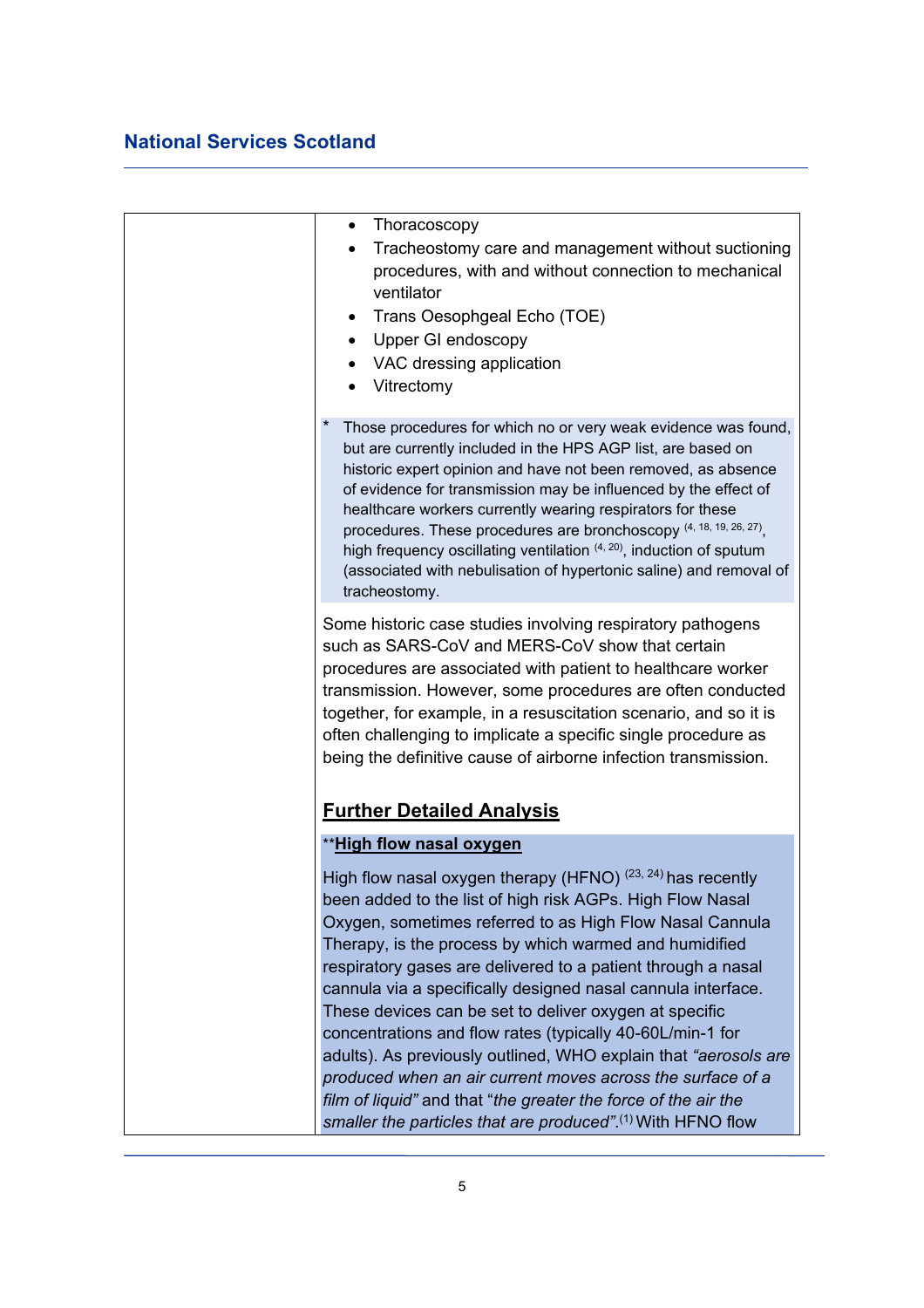|  | rates being much higher than conventional oxygen therapy,<br>one may expect a greater proportion of smaller aerosolised<br>particles to be generated. The decision to include HFNO was<br>based on clinical expert opinion and consensus (Table 1).                                                                                                                                                                                                                                                                                                                                                                                                                                                                                                                            |
|--|--------------------------------------------------------------------------------------------------------------------------------------------------------------------------------------------------------------------------------------------------------------------------------------------------------------------------------------------------------------------------------------------------------------------------------------------------------------------------------------------------------------------------------------------------------------------------------------------------------------------------------------------------------------------------------------------------------------------------------------------------------------------------------|
|  | <b>Airway suctioning and Open suctioning</b>                                                                                                                                                                                                                                                                                                                                                                                                                                                                                                                                                                                                                                                                                                                                   |
|  | It appears that the definition of 'open suctioning', in the context<br>of a high risk AGP, has become distorted over time through<br>unclear descriptions within the literature and a<br>misinterpretation of what specific aspect of the process<br>generates significant aerosols and increases airborne<br>transmission risk.                                                                                                                                                                                                                                                                                                                                                                                                                                               |
|  | Open suctioning has been defined as "clearing the airways of<br>a mechanically ventilated patient with a suction catheter<br>inserted into the endotracheal tube after the patient has been<br>disconnected from the ventilator circuit. "(28) Evidence that<br>'airway suctioning' is associated with an infection risk almost<br>always describes suctioning that is associated with either<br>intubation or mechanically ventilated patients. <sup>(2-7)</sup> No evidence<br>exists to implicate more routine oropharyngeal suctioning. It is<br>likely that the risk associated with 'open suctioning' relates to<br>disconnection of the ventilator circuit and not the suctioning<br>procedure itself as described by Chung et al in 2015 <sup>2</sup> . <sup>(3)</sup> |
|  | In 2009, the WHO referred to "aspiration or open suctioning of<br>the respiratory tract including for the collection of lower<br>respiratory tract specimens, intubation, resuscitation,<br>bronchoscopy, autopsy" as being a high risk AGP. (29) In the<br>2019 HPS AGP literature review, the following procedure is<br>listed as a high risk AGP; "Intubation, extubation and related<br>procedures e.g. manual ventilation and open suctioning".(30) In<br>line with a precautionary approach, suctioning of the<br>respiratory tract, regardless of association with ventilation, has<br>been incorporated into the recommended list <sup>3</sup> (Table 1).                                                                                                              |

<sup>2</sup> *"Before performing open suctioning, the endotracheal tube must be disconnected from a ventilator circuit. A few phenomena are observable while the endotracheal tube of the patient is discontinued from a mechanical ventilator. First, the thoracic pressure of the patient becomes negative to the atmosphere, creating a risk of inhalation of airborne*  pathogens. Second, the mechanical ventilator provides a much higher flow to compensate for the low pressure in the *ventilator circuit, and the condensates in the ventilator circuit may then be aerosolized from the forceful gas flow. This results in contamination of the air in the room."* (3)

<sup>3</sup> Does not include suctioning as part of a closed system circuit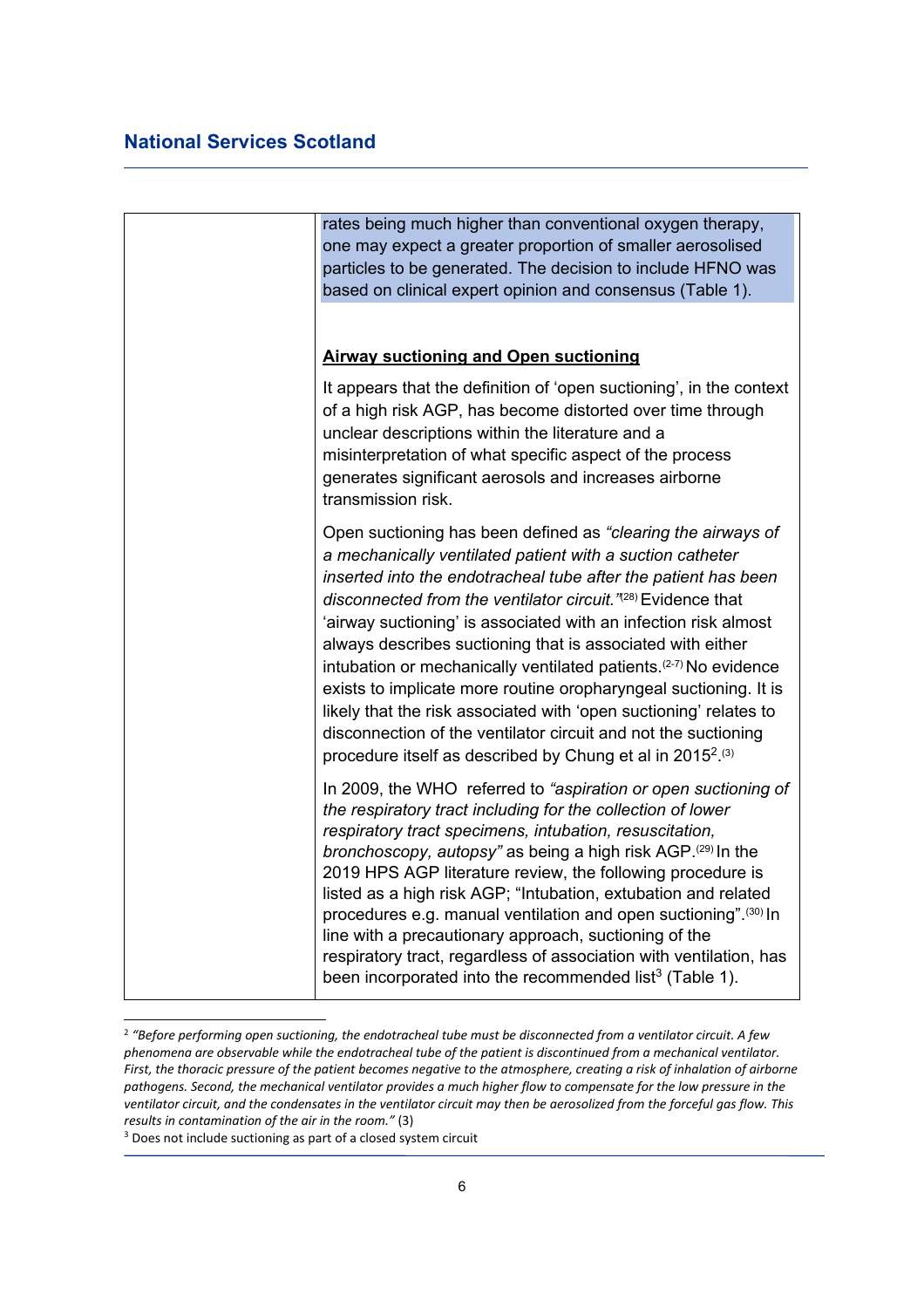#### **High speed cutting in surgery/post mortem procedures**

The evidence that exists shows that the generation of infectious aerosols leading to transmission events arises from the respiratory tract. This is consistent with what is known about where viral replication occurs. Current evidence suggests that SARS-CoV-2 RNA can be found within blood, faeces and lacrimal fluid. There is currently no evidence to support the infectivity of this detected viral material, or to suggest that inhaling aerosolised versions of these fluids would result in infection.(31) Currently, no studies report the detection of SARS-CoV-2 in ascetic fluid or cerebrospinal fluid. One study failed to detect SARS-CoV-2 in semen.(32) Furthermore, exposure to such fluids was not shown to be a risk for HCWs in the SARS outbreak of 2003.(33)

#### **Induction of sputum**

Inclusion of 'induction of sputum' has led to significant debate over whether induced and forceful coughing should be considered a high risk AGP, but with no scientific studies to support this, and an absence of explanation as to why 'induction of sputum' was included by UK experts in 2007(30) (specifically what aspect of the procedure was hypothesised to significantly increase transmission risk), one should not associate its inclusion as presenting the concept that close proximity to a coughing patient is an AGP. The current 'induction of sputum' evidence base is not supportive of inclusion in the high risk AGP list but, as previously outlined, it is currently included based on historic expert opinion and a decision not to remove any procedure from the high risk AGP list where absence of evidence for transmission may be influenced by the effect of healthcare workers currently wearing respirators for these procedures.

### **Coughing**

Coughing in itself does not constitute an AGP. Coughing does create aerosols, as does talking and breathing, but it is not a medical procedure. (34, 35) Current infection prevention and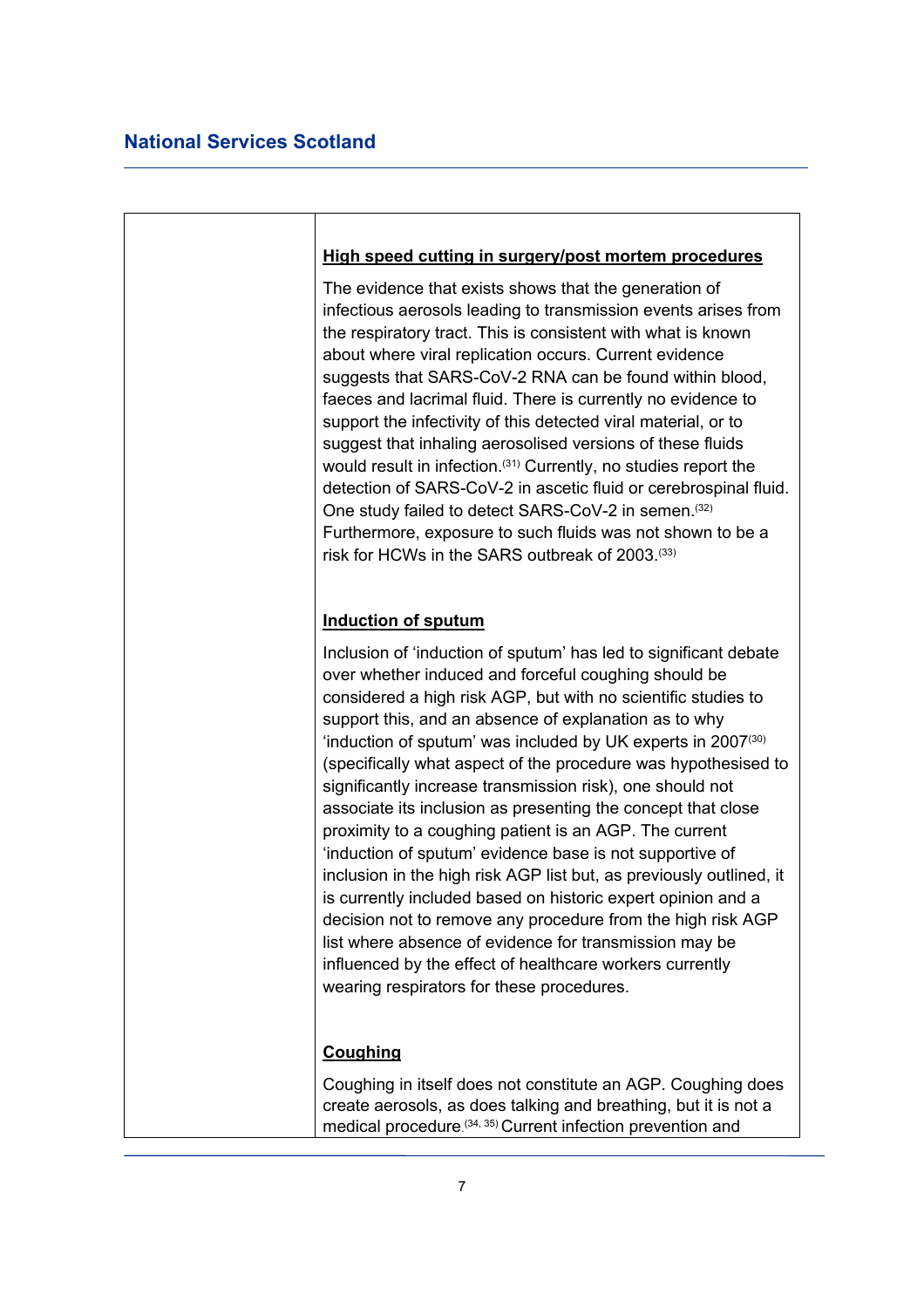control guidelines do not recommend AGP level PPE for contact with patients who are coughing.

A challenge arises however, because it is likely that a continuum exists for the amount of infectious aerosol that is released in certain settings. A simple cough may lie at one end of a spectrum, whilst aerosol creation from tracheal intubation lies at the other. The significance of infection transmission from 'natural' aerosols is unknown but it is likely that a higher risk comes from the various medical procedures described in this SBAR.

#### **Nebulisation**

Nebulisation is not considered to be an AGP. There is published evidence that nebulisation does not result in an increased risk of patient generated aerosols.<sup>(18)</sup> Nebulisers do however, produce profuse sterile aerosols. Patients with respiratory virus infections can produce aerosols which may contain virus, but these are distinct from the aerosol particles originating from the nebuliser. Patients may cough during administration of a nebuliser. However, two case-control cohort studies that assessed the risk of infection transmission to HCWs present during nebuliser administration to SARS patients.(21, 22) did not report a significant risk. To limit coughing, a precautionary measure would be to limit nebuliser administration to patients with COVID. Wherever possible, nebulisation should be deferred in favour of metered dose inhaler (MDI) and spacer use, depending on patient tolerance and severity of exacerbation. This has been shown to be an effective alternative. (36)

#### **Cardiopulmonary Resuscitation**

Published evidence quality on CPR is extremely weak and heavily confounded by inability to separate out specific procedures performed as part of CPR, e.g. chest compression, defibrillation, manual ventilation and intubation. A systematic review found that chest compressions and defibrillation were not significantly associated with an increased risk of SARS infection.(4)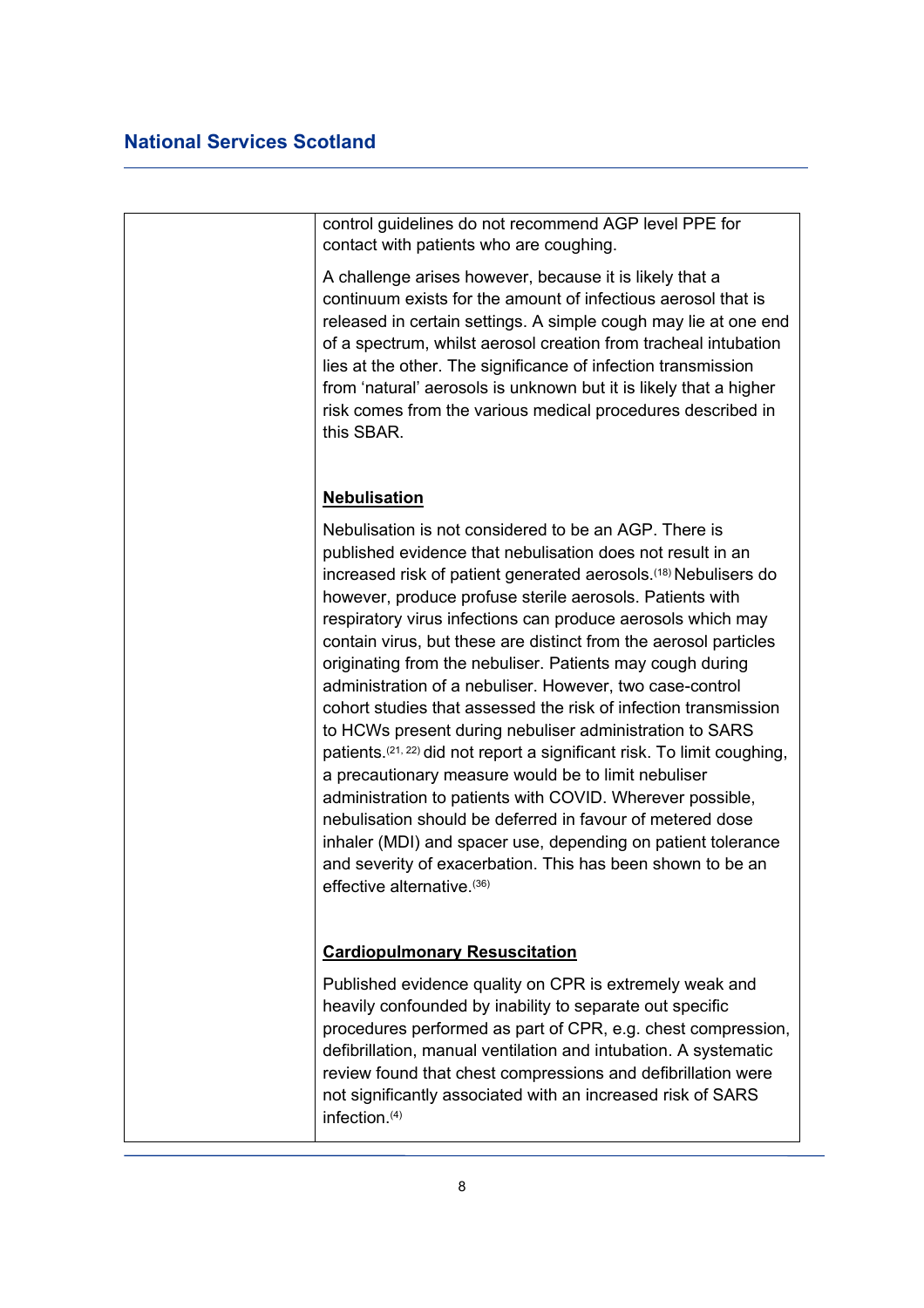| It is biologically plausible that chest compressions could<br>generate an aerosol, but only in the same way that an<br>exhalation breath would do. No other mechanism exists to<br>generate an aerosol other than compressing the chest, and an<br>expiration breath, much like a cough, is not recognised as a<br>high risk event. Defibrillation is not likely to cause any<br>significant breath exhalation.                                                                                                                                                                                                                                                                                                                                                                                                                                                                                                                                                                                                                                                        |
|------------------------------------------------------------------------------------------------------------------------------------------------------------------------------------------------------------------------------------------------------------------------------------------------------------------------------------------------------------------------------------------------------------------------------------------------------------------------------------------------------------------------------------------------------------------------------------------------------------------------------------------------------------------------------------------------------------------------------------------------------------------------------------------------------------------------------------------------------------------------------------------------------------------------------------------------------------------------------------------------------------------------------------------------------------------------|
| Airway intubation and manual ventilation consistently come out<br>as the highest risk procedures that take place during CPR.                                                                                                                                                                                                                                                                                                                                                                                                                                                                                                                                                                                                                                                                                                                                                                                                                                                                                                                                           |
| <b>Infection Control</b>                                                                                                                                                                                                                                                                                                                                                                                                                                                                                                                                                                                                                                                                                                                                                                                                                                                                                                                                                                                                                                               |
| In the hierarchy of control measures within the care<br>environment, PPE, including RPE, is often considered the last<br>line of protection because: it only protects the wearer (i.e. not<br>all those in the area); if PPE is used incorrectly or is badly<br>maintained, the wearer is unlikely to receive adequate<br>protection; it can be uncomfortable to wear; it may interfere<br>with physical work activities; and it may not be compatible with<br>other types of PPE (i.e. face masks and safety goggles).<br>Under COSHH regulations/guidance, where it is not<br>reasonably practicable to prevent exposure to a substance<br>hazardous to health via elimination or substitution (as is the<br>case where HCWs are caring for individuals/patients with<br>suspected or known airborne micro-organisms), the hazard<br>must be adequately controlled by 'applying protection<br>measures appropriate to the activity and consistent with the<br>risk assessment'. <sup>(37)</sup> This includes the following controls listed<br>in order of priority: |
| 1. The design and use of appropriate work processes, systems<br>and engineering controls, and the provision and use of<br>suitable work equipment and materials;                                                                                                                                                                                                                                                                                                                                                                                                                                                                                                                                                                                                                                                                                                                                                                                                                                                                                                       |
| 2. The control of exposure at source, including adequate<br>ventilation systems and appropriate organizational<br>measures; and                                                                                                                                                                                                                                                                                                                                                                                                                                                                                                                                                                                                                                                                                                                                                                                                                                                                                                                                        |
| 3. Where adequate control of exposure cannot be achieved by<br>other means, the provision of suitable PPE.                                                                                                                                                                                                                                                                                                                                                                                                                                                                                                                                                                                                                                                                                                                                                                                                                                                                                                                                                             |
| In the healthcare setting where workers are caring for patients<br>who may have infectious diseases, the way of adequately                                                                                                                                                                                                                                                                                                                                                                                                                                                                                                                                                                                                                                                                                                                                                                                                                                                                                                                                             |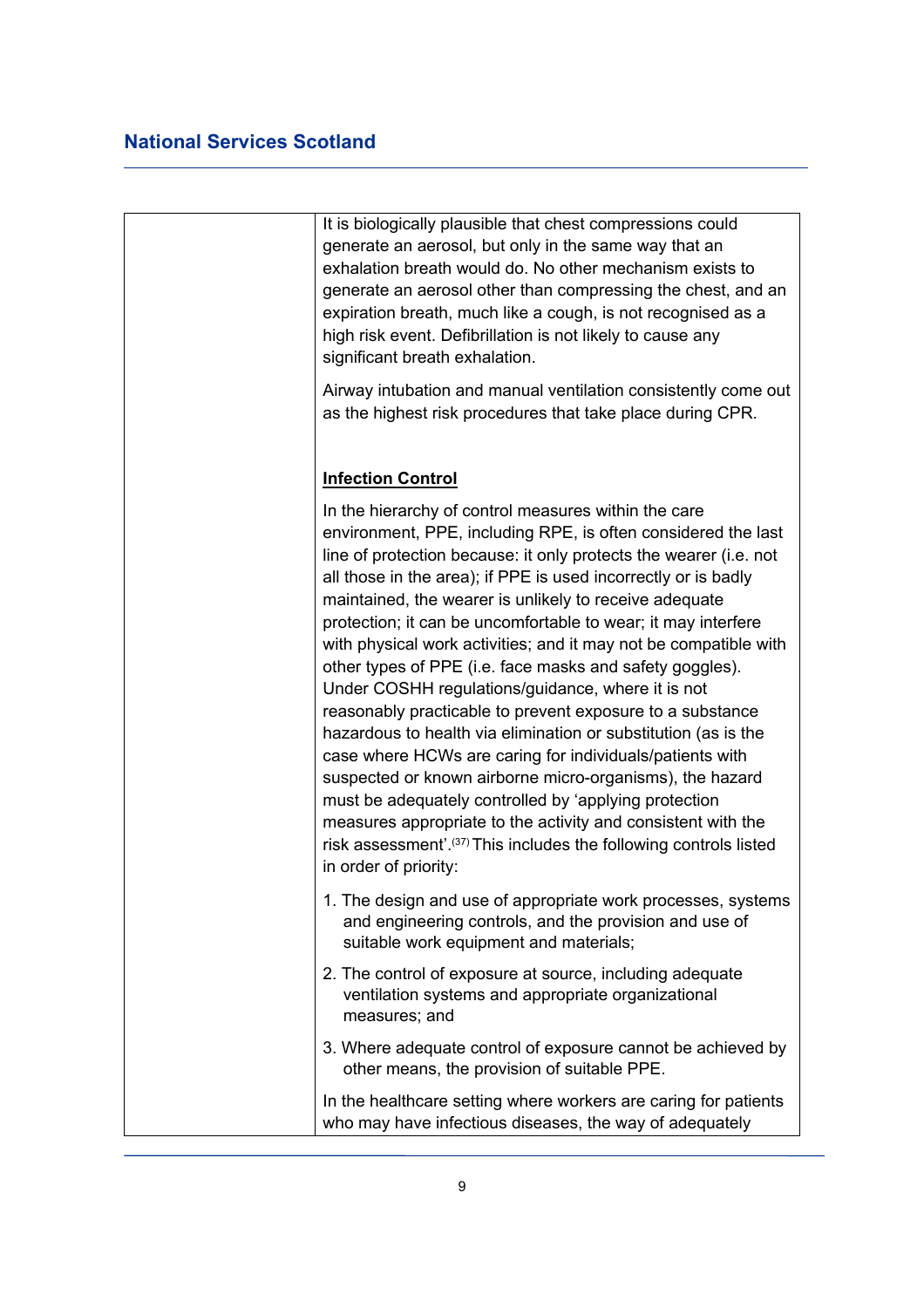|                        | controlling HCW exposure to potentially infectious biological<br>agents that is most reasonably practicable is via the use of<br>PPE. For the control of infectious agents that may be<br>transmissible via the airborne route, and where AGPs are<br>undertaken, the use of PPE would include RPE.<br>Organisations and Healthcare Professionals should conduct<br>their own risk assessments when considering infection control<br>precautions, and discussion with their infection control team as<br>required. This responsibility extends to include the appropriate<br>selection and use of PPE.                                                                                                                                                          |
|------------------------|-----------------------------------------------------------------------------------------------------------------------------------------------------------------------------------------------------------------------------------------------------------------------------------------------------------------------------------------------------------------------------------------------------------------------------------------------------------------------------------------------------------------------------------------------------------------------------------------------------------------------------------------------------------------------------------------------------------------------------------------------------------------|
| <b>Recommendations</b> | Previously listed AGPs, even if recently reassessed as not<br>supported by published evidence, should not be removed from<br>the list at this time. Table 1 has been created with<br>consideration of all procedures referenced in this SBAR.                                                                                                                                                                                                                                                                                                                                                                                                                                                                                                                   |
|                        | Evidence regarding high risk AGPs is continually being<br>assessed and the list presented in Table 1 may change as<br>new evidence emerges.                                                                                                                                                                                                                                                                                                                                                                                                                                                                                                                                                                                                                     |
|                        | Final recommendations agreed in collaboration with experts<br>from New and Emerging Respiratory Virus Threats Advisory<br>Group (NERVTAG) and Public Health England (PHE).                                                                                                                                                                                                                                                                                                                                                                                                                                                                                                                                                                                      |
|                        | Table 1: Procedures which are currently considered to<br>create an increased risk of respiratory infection<br>transmission and therefore require airborne precautions:                                                                                                                                                                                                                                                                                                                                                                                                                                                                                                                                                                                          |
|                        | Respiratory tract suctioning<br>Bronchoscopy<br>Dental procedures (using high speed devices such as<br>ultrasonic scalers and high speed drills)<br>High flow nasal oxygen (HFNO)<br>High Frequency Oscillatory Ventilation (HFOV)<br>High speed cutting in surgery/post mortem procedures if this<br>involves the respiratory tract or paranasal sinuses<br>Induction of sputum using nebulised saline<br><b>Manual ventilation</b><br>Non-invasive ventilation (NIV); Bi-level Positive Airway<br>Pressure Ventilation (BiPAP) and Continuous Positive<br>Airway Pressure Ventilation (CPAP)<br>Tracheal intubation and extubation<br>Tracheotomy or tracheostomy procedures (insertion or<br>removal)<br>Upper ENT airway procedures that involve suctioning |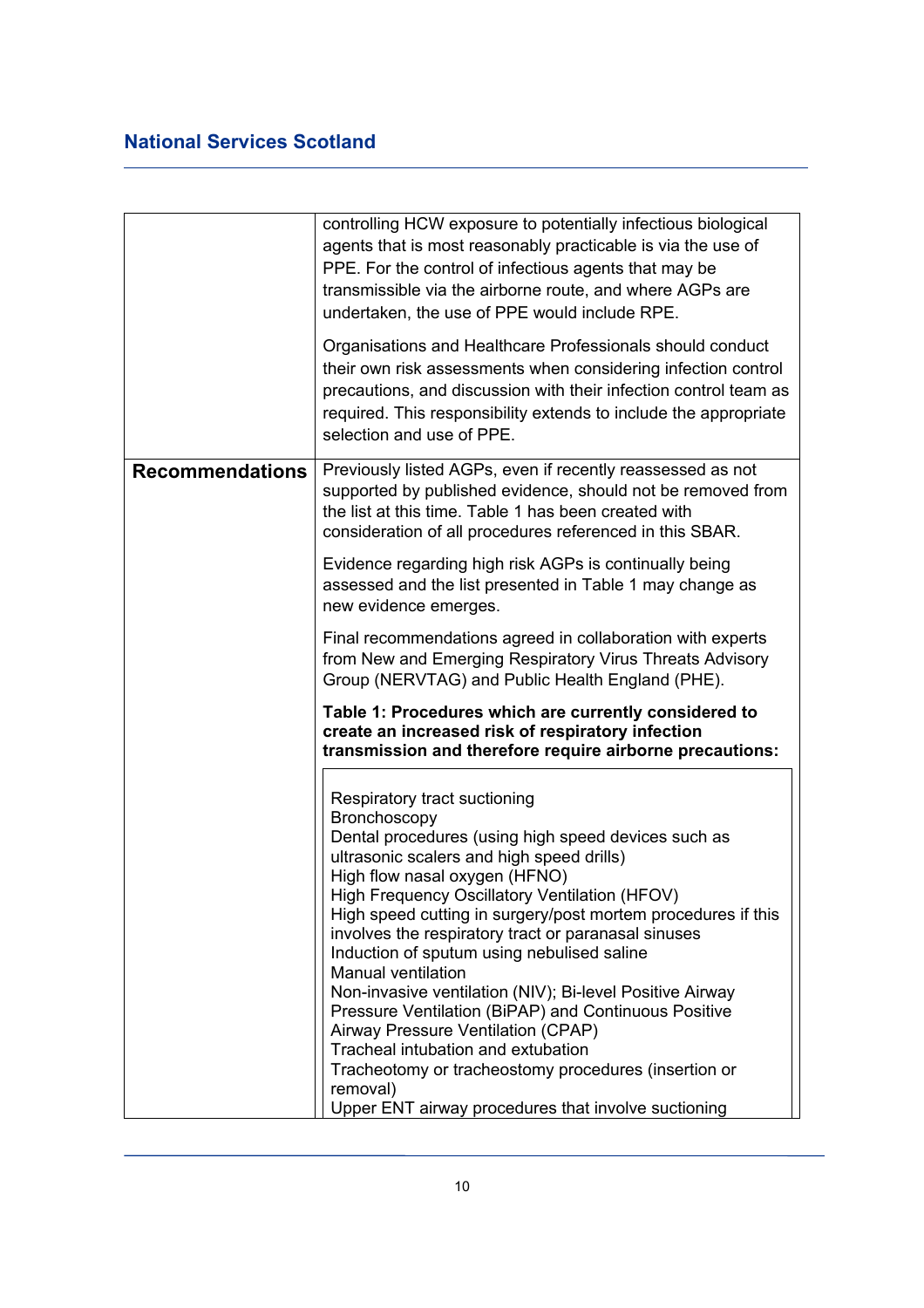| Upper gastro-intestinal endoscopy where there is open<br>'  suctioning of the upper respiratory tract |
|-------------------------------------------------------------------------------------------------------|
|                                                                                                       |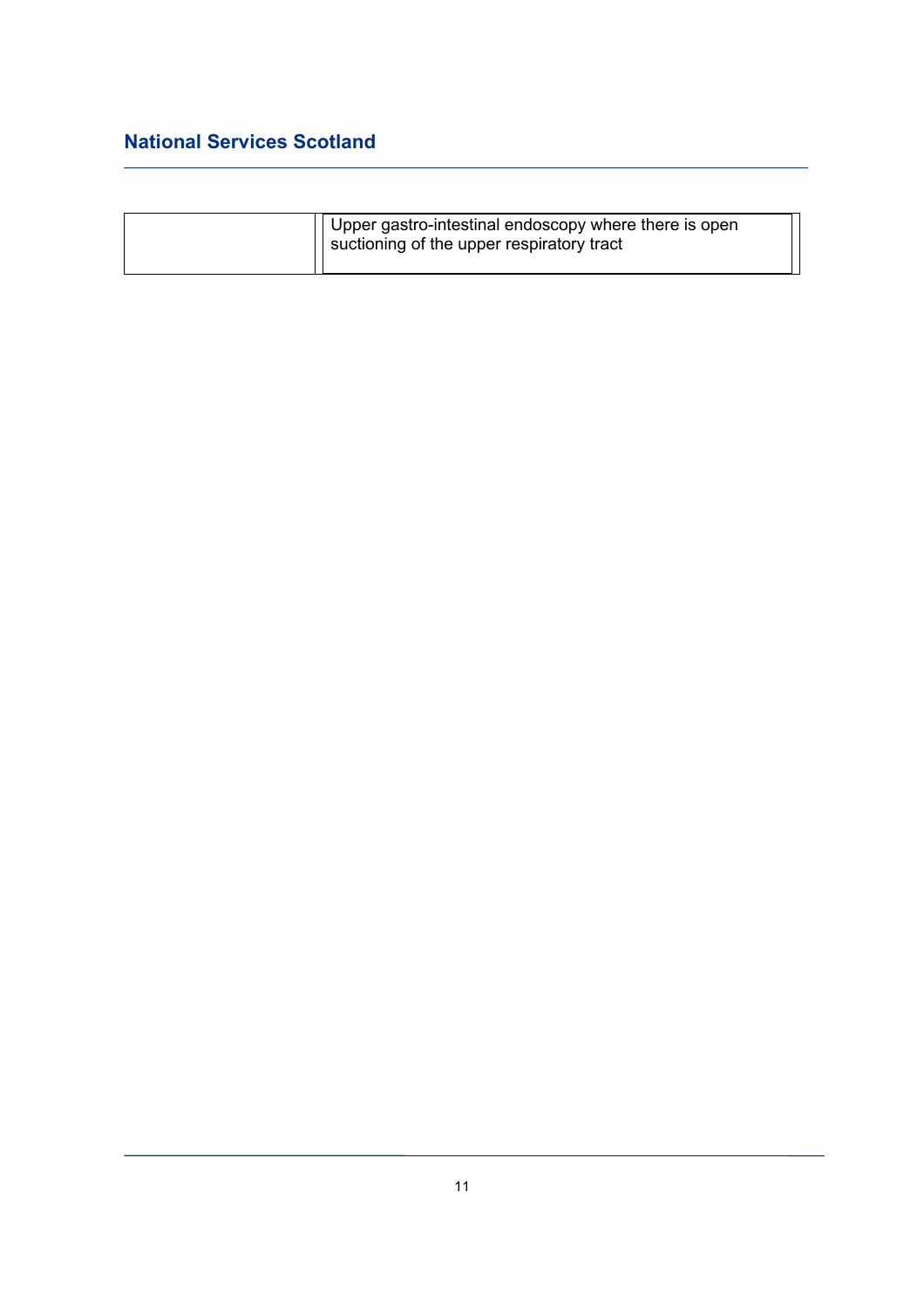### **References**

- 1. World Health Organization. Infection prevention and control of epidemic-and pandemic prone acute respiratory infections in health care. WHO guidelines. 2014.
- 2. Thompson KA, Pappachan JV, Bennett AM, Mittal H, Macken S, Dove BK, Nguyen-Van-Tam JS, Copley VR, O'Brien S, Hoffman P, Parks S, Bentley A, Isalska B, Thomson G, on behalf of the EASE Study Consortium. 2013. Influenza Aerosols in UK Hospitals during the H1N1 (2009) Pandemic – The Risk of Aerosol Generation during Medical Procedures. PLOS ONE. Volume 8, Issue 2, e56278
- 3. Chung F, Lin H, Liu H, Lien AS, Hsiao H, Chou L, and Wan G. 2015. Aerosol Distribution During Open Suctioning and Long-Term Surveillance of Air Quality in a Respiratory Care Center Within a Medical Center RESPIRATORY CARE, VOL 60, NO 1
- 4. Tran K, Cimon K, Severn M, Pessoa-Silva CL, Conly J. 2012. Aerosol Generating Procedures and Risk of Transmission of Acute Respiratory Infections to Healthcare Workers: A Systematic Review. PLOs One 7(4), e35797
- 5. Moon J, Lee H, Jeon JH, Kwon Y, Kim H, Wang EB, Seo CW, Sung SA, Kim S, Seok H, Choi WS, Choi W and Park DW. 2019. Aerosol transmission of severe fever with thrombocytopenia syndrome virus during resuscitation. Infection Control & Hospital Epidemiology 40, 238–241
- 6. Nam H, Yeon M, Park JW, Hong J and Son JW. 2017. Healthcare worker infected with Middle East Respiratory Syndrome during cardiopulmonary resuscitation in Korea, 2015. Epidemiology and Health. Volume: 39
- 7. Pshenichnaya Y and Nenadskaya SA. 2015. Probable Crimean-Congo hemorrhagic fever virus transmission occurred after aerosol-generating medical procedures in Russia: nosocomial cluster Natalia International Journal of Infectious Diseases 33 120–122
- 8. Yamada H, Ishihama K, Yasuda K, Hasumi-Nakayama Y, Shimoji S, Furusawa K. Aerial dispersal of blood-contaminated aerosols during dental procedures. Quintessence International 42(5), 2011.
- 9. Rautemaa R, Nordberg A, Wuolijoki-Saaristo K, Meurman JH. 2006. Bacterial aerosols in dental practice - a potential hospital infection problem? Journal of Hospital Infection 64, 76e81.
- 10. Singh A, Shiva Manjunath R G, Singla D, Bhattacharya HS, Sarkar A, Chandra N. 2016. Aerosol, a health hazard during ultrasonic scaling: A clinico-microbiological study. Indian J Dent Res 27:160-2
- 11. Veena HR, Mahantesha S, Joseph PA, Patil SR, Patil SH. 2015. Dissemination of aerosol and splatter during ultrasonic scaling: a pilot study. Journal of infection and public health. 8(3):260-5.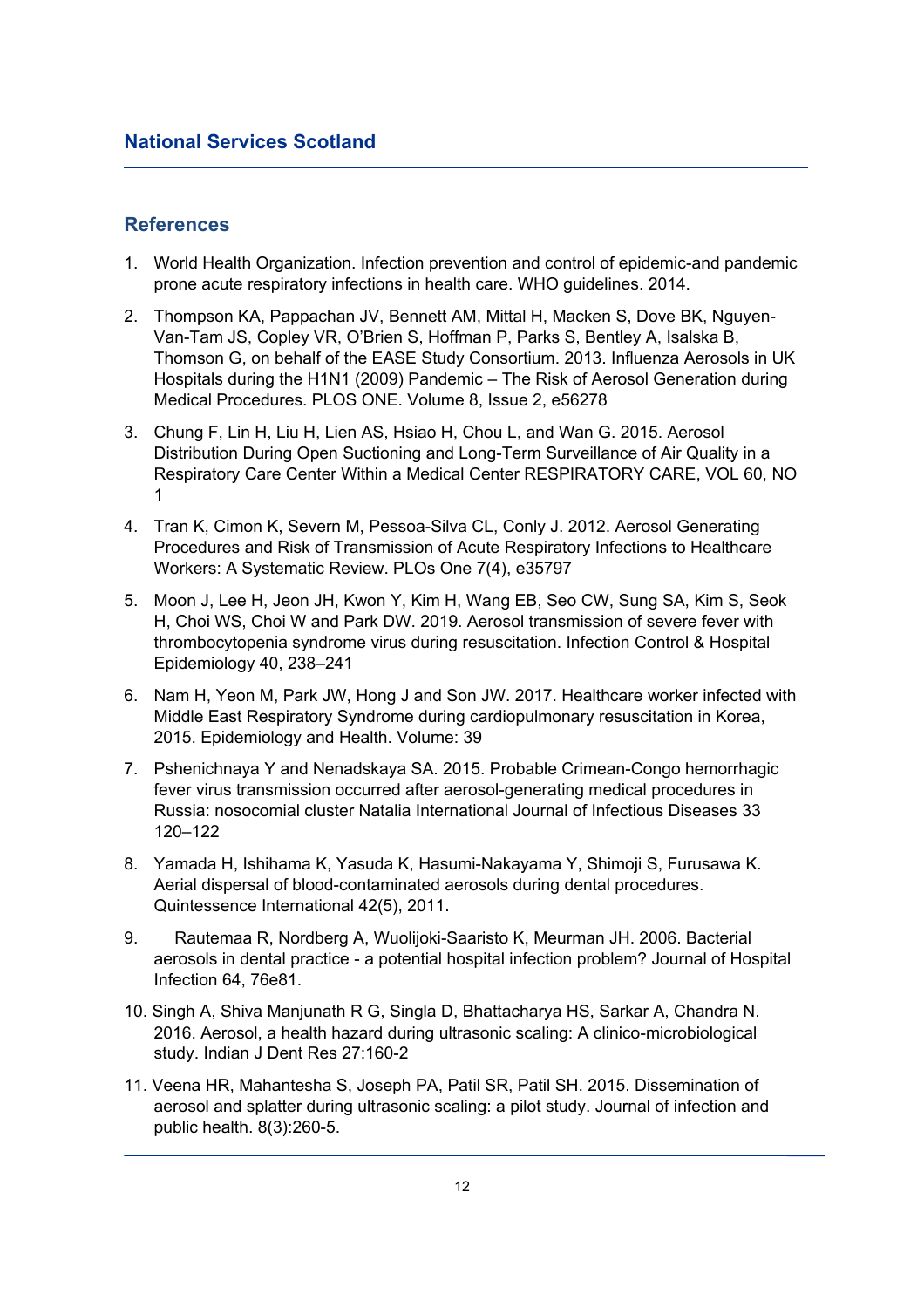- 12. Bennett AM, Fulford MR, Walker JT, Bradshaw DJ, Martin MV, Marsh PD. 2000. Microbial aerosols in general dental practice. British dental journal. 189(12):664-7.
- 13. Pluim JME, Jimenez-Boua L, Gerretsen RRR, Loeve AJ. 2018 Aerosol production during autopsies: The risk of sawing in bone. Forensic Science International 289: 260– 267
- 14. Nogler M, Lass-Florl, C, Wimmer C, Mayr E, Bach M, Ogon M. 2003. Contamination during removal of cement in revision hip arthroplasty. A cadaver study using ultrasound and high-speed cutters. J Bone Joint Surg [Br] 2003;85-B:436-9.
- 15. Nogler M, Lass-Florl C, Ogon M, Mayr E,Bach C, Wimmer C. Environmental and Body Contamination Through Aerosols Produced by High-Speed Cutters in Lumbar Spine Surgery. Spine 2001; Volume 26, Number 19, pp 2156–2159.
- 16. Nogler M, Lass-Florl C, Wimmer C,Bach C, Kaufmann C, Ogon M. 2001. Aerosols produced by high-speed cutters in cervical spine surgery: extent of environmental contamination. Eur Spine J 10 :274–277, DOI 10.1007/s005860100310
- 17. Christian MD, Loutfy M, McDonald LC, Martinez KF, Ofner M, Wong T, Wallington T, Gold WL, Mederski B, Green K, Low DE and on behalf of the SARS Investigation Team. 2004. Possible SARS Coronavirus Transmission during Cardiopulmonary Resuscitation. Emerging Infectious Diseases 10: 287-293
- 18. Simonds AK, Hanak A, Chatwin M, Morrell MJ, Hall A, Parker KH, Siggers JH and Dickson RJ. 2010. Evaluation of droplet dispersion during non-invasive ventilation, oxygen therapy, nebulizer treatment and chest physiotherapy in clinical practice: implications for management of pandemic influenza and other airborne infections. Health Technology Assessment; vol. 14: No. 46, 131-172.
- 19. O'Neil CA, Li J, Leavey A, Wang Y, Hink M, Wallace M, Biswas P, Burnham CD and Babcock HM; for the Centers for Disease Control and Prevention Epicenters Program. 2017. Characterization of Aerosols Generated During Patient Care Activities. Clinical Infectious Diseases, Vol 65(8):1342–8
- 20. Fowler RA, Guest CB, Lapinsky SE, Sibbald WS, Louie M, Tang P, Simor AE and Stewart TE. 2004. Transmission of severe acute respiratory syndrome during intubation and mechanical ventilation. American Journal of Respiratory and Critical Care Medicine. 169, 11.
- 21. Raboud J, Shigayeva A, McGeer A, Bontovics E, Chapman M, Gravel D, Henry B, Lapinsky S, Loeb M, McDonald LC, Ofner M. 2010. Risk factors for SARS transmission from patients requiring intubation: a multicentre investigation in Toronto, Canada. PLoS One. 5(5).
- 22. Loeb M, McGeer A, Henry B, Ofner M, Rose D, Hlywka T, Levie J, McQueen J, Smith S, Moss L, Smith A, Green K, Walter SD. 2004. SARS among critical care nurses. Toronto. Emerg Infect Dis 10: 251–255.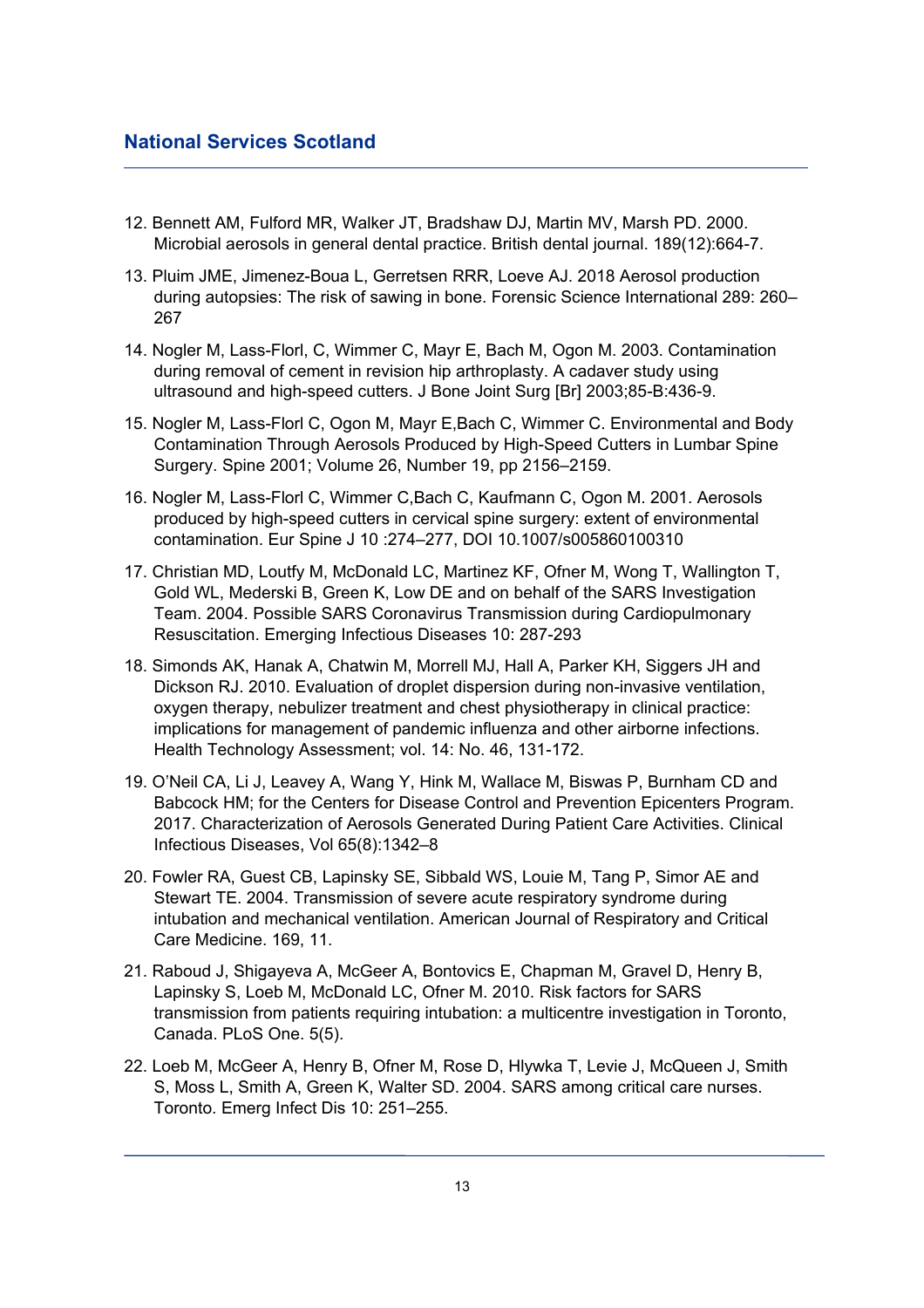- 23. Leung CCH, Joynt GM, Gomersall CD, Wong WT, Lee A, Ling L, Chan PKS, Lui PCW, Tsoi PCY, Ling CM, Hui M. 2019. Comparison of high-flow nasal cannula versus oxygen face mask for environmental bacterial contamination in critically ill pneumonia patients: a randomized controlled crossover trial. Journal of Hospital Infection 101: 84e87.
- 24. Roberts S, Kabaliuk N, Spence C, O'Donnell J, Zulkhairi Abidin Z, Dougherty R, Roberts S, Jiang Y and Jermy Mc. 2015. Nasal high-flow therapy and dispersion of nasal aerosols in an experimental setting. Journal of Critical Care. Vol 30 (4) p842.
- 25. Yu IT, Xie ZH, Tsoi KK, Chiu YL, Lok SW, Tang XP, Hui DS, Lee N, Li YM, Huang ZT, Liu T, Wong TW, Zhong NS and Sung JJ. 2007. Why Did Outbreaks of Severe Acute Respiratory Syndrome Occur in Some Hospital Wards but Not in Others? Clinical Infectious Diseases, Vol 44 (8) p1017–102.
- 26. Marchand G, Duchaine C, Lavoie J, Veillette M, Cloutier Y. 2016. Bacteria emitted in ambient air during bronchoscopy—a risk to health care workers? American Journal of Infection Control 44: 1634-8.
- 27. Zietsman M, Phan LT & Jones RM (2019) Potential for occupational exposures to pathogens during bronchoscopy procedures, Journal of Occupational and Environmental Hygiene, 16:10, 707-716.
- 28. The Free Dictionary's Medical dictionary. Available online at https://medicaldictionary.thefreedictionary.com/
- 29. World Health Organization. 2009. Infection prevention and control in health care for confirmed or suspected cases of pandemic (H1N1) 2009 and influenza-like illnesses. Available online at https://www.who.int/csr/resources/publications/swineflu/swineinfinfcont/en/
- 30. Health Protection Scotland. 2019. Aerosol Generating Procedures (AGPs) Literature Review. Available online at http://www.nipcm.hps.scot.nhs.uk/resources/literaturereviews/transmission-based-precautions-literature-reviews/
- 31. Rapid Review of the literature: Assessing the infection prevention and control measures for the prevention and management of COVID-19 in healthcare settings. Version 1.1, 3 April 2020. Health Protection Scotland, 2020
- 32. Song C, Wang Y, Li W, Hu B, Chen G, Xia P, Wang W, Li C, Sha J, Hu Z, Yang X, Yao B and Liu Y. 2020. Detection of 2019 novel coronavirus in semen and testicular biopsy specimen of COVID-19 patients. medRxiv doi: https://doi.org/10.1101/2020.03.31.20042333.
- 33. Liu W, Tang F, Fang L-Q, De Vlas SJ, Ma H-J, Zhou JP, Looman CWN, Richardus JH and Cao WC. 2009. Risk factors for SARS infection among hospital healthcare workers in Beijing: A case control study. Trop Med Int Health.14: 52–59.